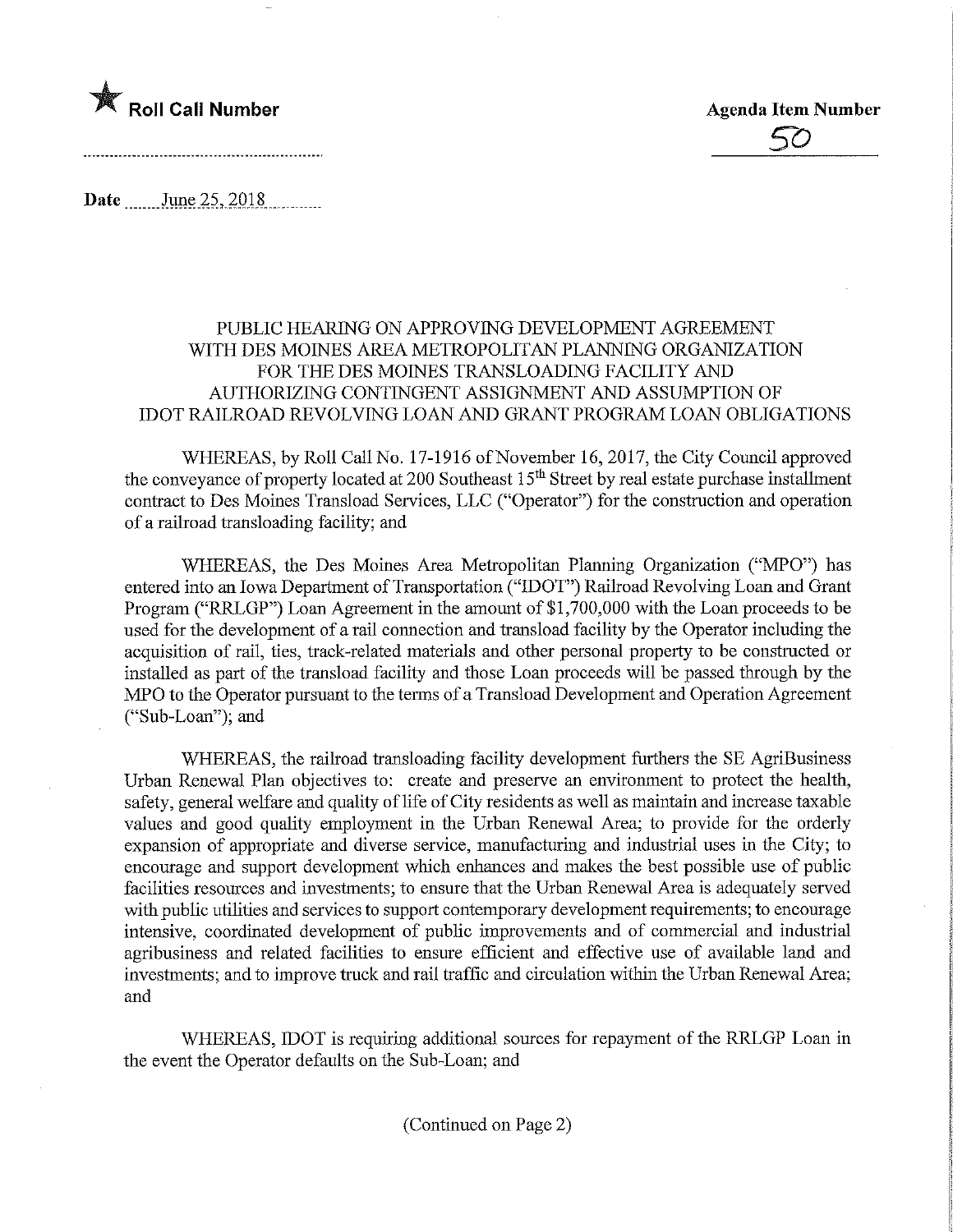

Date June 25, 2018

-2-

WHEREAS, to satisfy the IDOT RRLGP Loan requirements, the City and MPO intend to enter into a Des Moines Transloading Facility Development Agreement which provides that, in the event of an Operator default, the City will take an assignment and assume the rights and obligations of the MPO under the RRLGP Loan and the Sub-Loan, the City will make all payments due under the RRLGP Loan, the City will pursue all rights and remedies against the Operator and the City will be reimbursed by the MPO for any loss or loan payments from Recaptured STBG Funds; and

WHEREAS, in the event of Operator default and assignment of the RRLGP Loan Agreement to the City, any loan payments made by the City under the Loan Agreement will be payable from the general fund and such payments will not cause the total of scheduled annual payments or principal or interest or both principal and interest due from the general fund in any single future fiscal year with respect to all loan agreements currently in force to exceed ten percent of the last certified general fund budget amount; and

WHEREAS, proposed authorization and approval by the City Council of the contingent assignment to and assumption by the City of the RRLGP Loan Agreement obligation requires that a public hearing be held in accordance with Iowa Code Sections 384.24A and 384.25.

WHEREAS, notice of the public hearing on approving the Transloading Facility Development Agreement and authorizing contingent assignment and assumption of the RRLGP Loan Agreement has been published in accordance with Iowa Code Sections 362.3, 384.24A and 384.25; and

WHEREAS, the public hearing on approving the Des Moines Transloading Facility Development Agreement and authorizing contingent assignment and assumption of the RRLGP Loan Agreement has now been opened and all oral or written objections from residents or property owners of the City were received including the following: